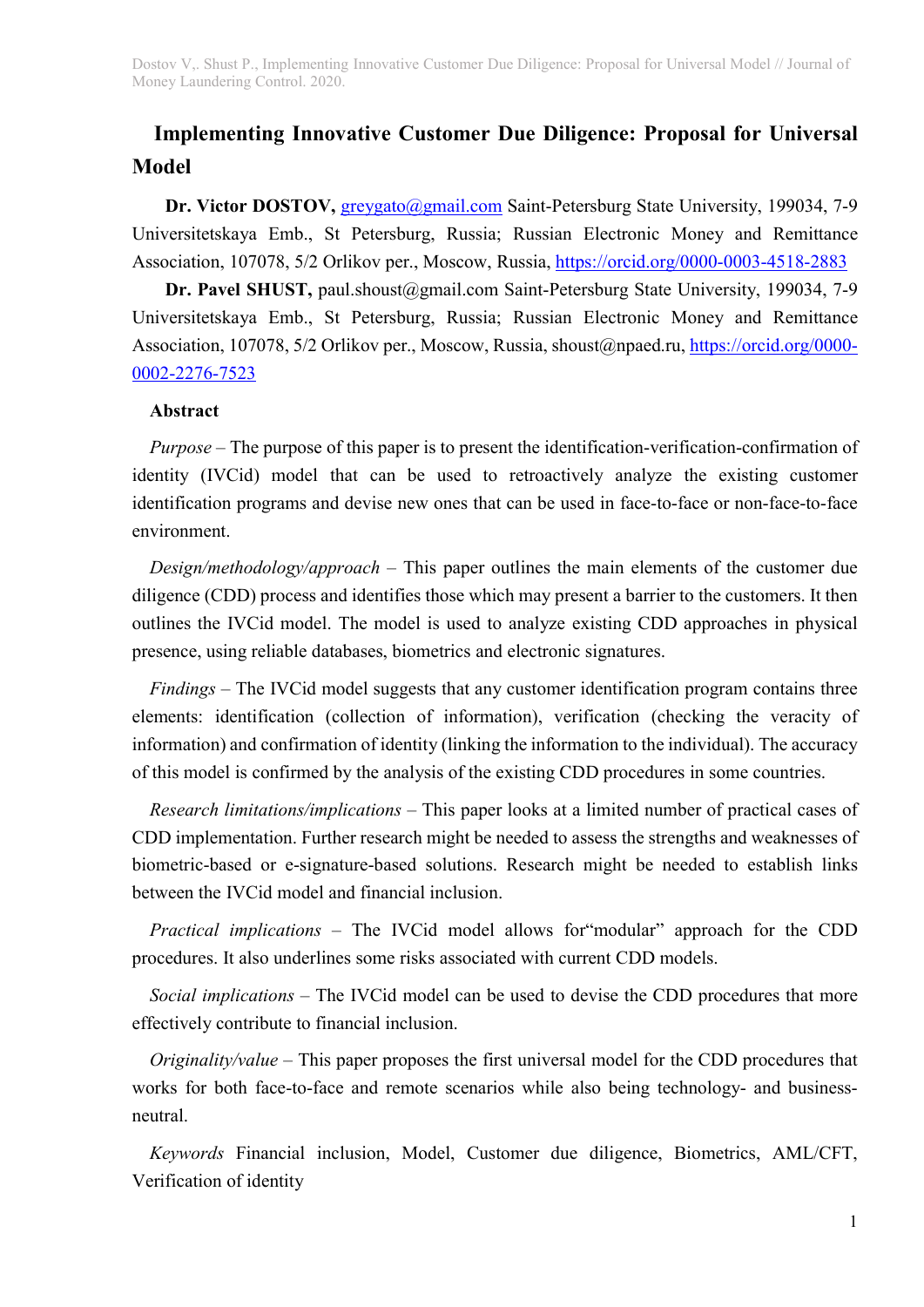#### Paper type Research paper

### 1. Introduction

Prohibition on anonymous accounts goes back to the first edition of Financial Action Task Force (FATF) Recommendations in 1990. The concept has greatly evolved since. Now, the financial institutions are expected to implement detailed customer due diligence (CDD) programs to make sure that they have an in-depth understanding of their client. Apart from providing valuable information to law enforcement agencies, if needed, the CDD also allows to assess money laundering/terrorism financing (ML/TF) risks associated with a customer. A subset of the CDD is a process customarily called Customer Identification Program (CIP) [1] in short, making sure the person is one he/she says at the onboarding stage. The CIP is a highly technical procedure and poses a challenge for the developing countries and their financial institutions, especially as they are trying to use new technologies to promote financial inclusion. In this paper, we propose the identification-verification-confirmation of identity (IVCid) model that can be used to implement new CIP procedures to individuals and assess the effectiveness of those already in place. The model is based on the FATF Recommendations and can be easily integrated in the FATF guidance.

# 2. Literature review

There is a relatively extensive body of literature on the anti-money laundering and combating financing of terrorism (AML/CFT) regime. The research is mainly focused on the activities of the FATF or, broadly speaking, the regime that is built around it, including FATF-focused procedures such as mutual evaluations. Interestingly, most authors underline the "fuzziness" of the current AML/CFT standards.

Duyne et al. (2018) point out the lack of conceptual clarity: "perhaps fuzzy concepts are felt to be useful, because they allow a circumvention of the sharp edges of precision. The risk-based approach is an example of this fuzziness". Turner and Bainbridge,( 2018) state that "proportionality and effectiveness are real concerns predominantly for private sector end users and that they can all too easily be swept aside by high-level momentum and exaggerated fears that together trigger the next regulatory response" in the UK. Pol (2018) also points out to the gaps in mutual evaluations' metrics, citing that poor indicators of the AML/CFT policy effectiveness may "inadvertently distract governments from higher-order crime and terrorist, prevention objectives". Demetis and Angell (2007) are concerned with the fuzziness of the concept of the risk-based approach (RBA), which makes financial institutions "nervous whether their own perception of risk will match regulatory expectations".

Overview of the related literature suggests that the current global AML/CFT requirements are too vague (and became more so with the introduction of the RBA). Apart from providing more flexibility, RBA also leads to confusion and anxiety among regulators and financial institutions about the FATF or FATF-style regional bodies (FSRB) mutual evaluations.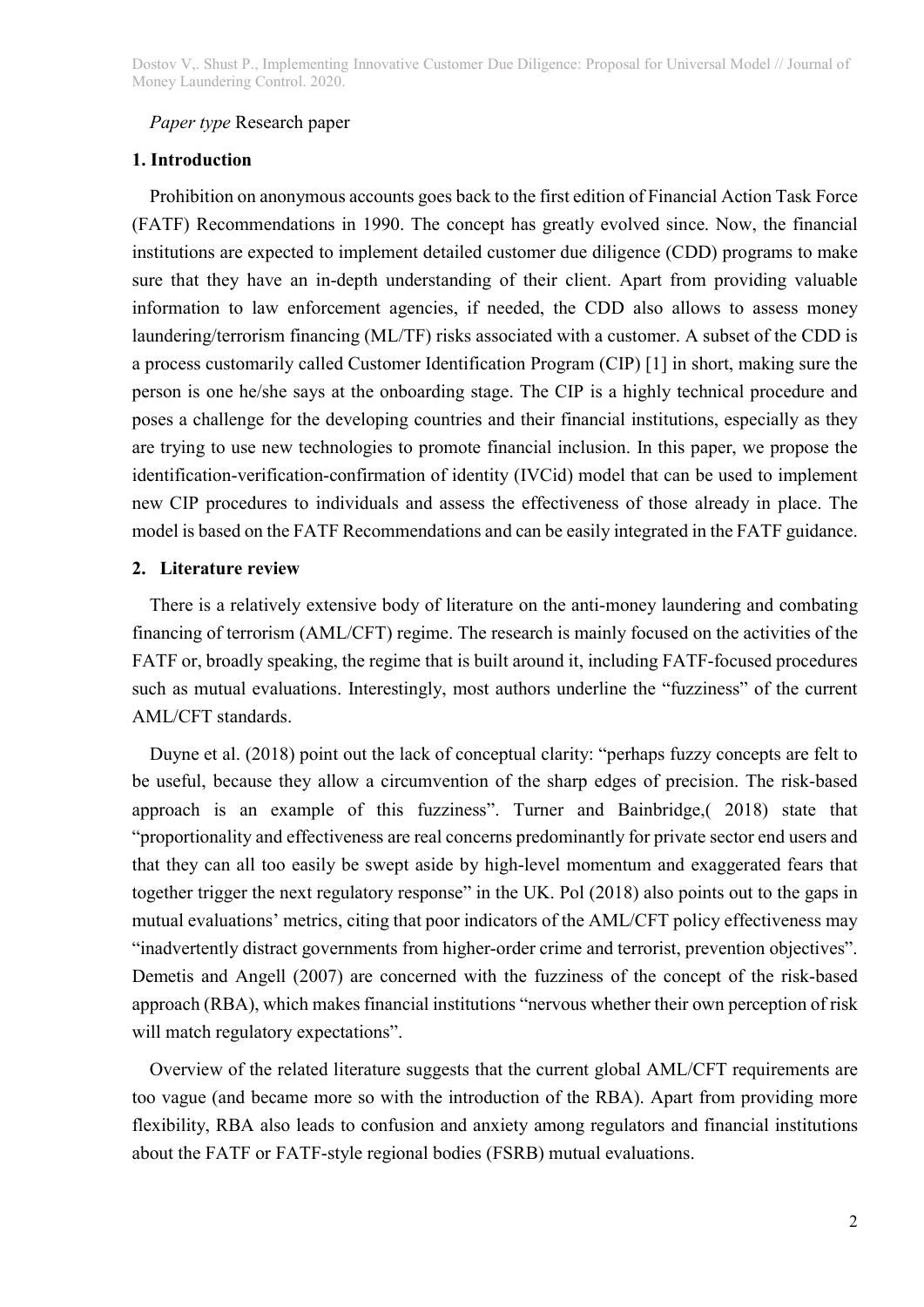The academic literature has limited coverage of the CDD requirements and mechanisms. However, there are some notable exemptions. For example, Mugarura (2014) discusses CDD as a general requirement of the AML/CFT regulation and its impact on banking business. De Koker (2006) explores the relationship between the CDD measures and financial exclusion. He also provides an extensive overview of the CDD and know-your-customer (KYC) concepts and traces their development across a number of jurisdictions and standard-setting bodies. De Koker also identifies the risks of the overly cautious CDD approach that can push honest customer away from the financial sector. Similarly, Gill and Taylor present the findings from the survey of the UK financial companies on their perception of the CDD requirements. The results confirm the strain the disproportionate CDD requirements may put on a business. In total, 58.2 per cent of respondents agreed that CDD requirements can alienate new potential clients; the smaller institutions also reported higher costs of the CDD compliance (Gill and Taylor, 2004). In his 1998 paper, Mulligan (1998) mentions the ambiguity of the CDD regulations and underlines the need for more clear guidelines on how to comply with them, calling for more self-regulation on behalf of banks.

International institutions also attempt to provide some technical guidance on the subject. GSM Association (GSMA) has published a number of reports on innovative approaches to the CDD that involve mobile network operators (Kipkemboi et al., 2019; Theodorou and Yongo, 2018). Alliance for Financial Inclusion's (AFI) analytical report on KYC innovations and financial inclusion and integrity sheds light on the CDD regulations and implementation experiences in some jurisdictions (Alliance for Financial Inclusion, 2019). The Inter-Governmental Action Group against Money Laundering issued the review of the CDD-related operational practices in West Africa (GIABA, 2018). Gelb provided some insights on finding the balance between the CDD requirements and the RBA in practice (Gelb, 2016). There are also specific country-focused research studies on India (Banerjee, 2016), Russia (Dostov et al., 2018) and other markets. Basel Committee on Banking Supervision has recently integrated its 2001 Guidelines on the CDD for banks (Basel Committee on Banking Supervision, 2001) in its sound management of risks related to ML and FT (Basel Committee on Banking Supervision, 2017).

But neither of these papers can be used as a systematic guidance for introducing new CDD measures. GSMA, Basel Committee or AFI papers cannot be viewed as an official guidance and are not officially endorsed by the FATF. Rather, FATF, FSRB or Bank for International Settlements guidance cite only basic requirements toward the CDD mechanisms and can be considered a sort of "explanatory annexes" to the FATF Recommendations. Even though some of them have references to actual CDD mechanisms used in countries, these references are cited as "illustration only" and are not officially "prescriptive or exhaustive."

As mentioned by De Koker (2014), the FATF approach for the identification and verification framework is insufficiently effective in achieving the ultimate goal: to make the banks know who their customers are . But simply copying other countries' successful CDD measures does not work,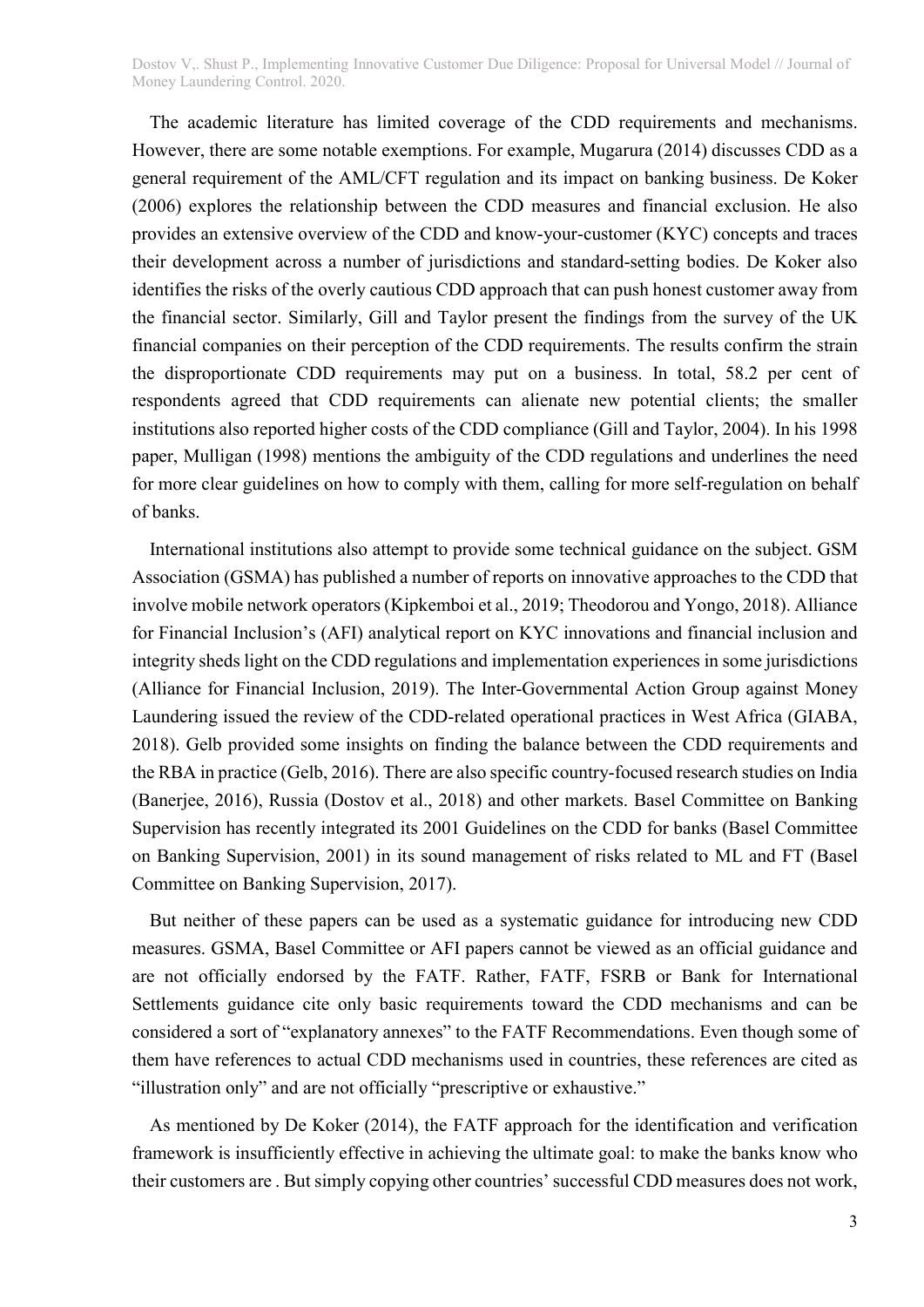as all countries and their circumstances are different. This underlines the problem that Sotande, 2018 calls the "domestication" of the FATF Recommendations. This is a self-enforcing cycle: countries are afraid of being found non-compliant with the international AML/CFT standards, but as the wording of these standards is too loose, they are more inclined to use other's solutions rather than implement something that will work for them.

Despite the lack of academic or technical guidance, the CDD procedures are at the center of the AML/CFT discussions. Unlike screening of customers, monitoring of transactions or internal risk assessment, any changes in the CDD measures directly affect the consumers' experience. As confirmed by the FATF, onboarding processes have direct implications for the financial inclusion:

[...] rigid CDD requirements that insist on government-issued identification documents, adopted by some countries or financial institutions, have acted as barriers to these disadvantaged populations obtaining access to the formal financial system (FATF, 2017).

The importance of effective implementation of new CDD measures is also exacerbated by the need to align the AML/CFT policies with the financial technologies and the financial inclusion policies. From this point, the efficiency of the CDD procedures goes beyond the pure AML/CFT concerns and also affects financial inclusion, competition and implementation of new technologies.

Therefore, there is clearly lack of common methodology that would go beyond mere advice to "appropriately apply RBA" or make sure that the financial institution "knows its customer." This is more relevant for the jurisdictions with rule based legal systems which cannot include mere principles in their regulatory frameworks. This paper aims at filling this gap by providing a simple model for real-life CDD mechanisms that can be used by both regulators and financial institutions.

This paper is structured as follows. First, Section 3 looks at the CDD concept and discuss some of its most problematic elements. Then, Section 4 draws the IVCid model based on "modular CDD approach." Section 5 analyzes some of the existing CDD practices using the IVCid model. Finally, we discuss some policy implications and areas for further research in Section 6.

It should be noted that we focus on the CDD measures in a retail financial sector. The proposed model might need corrections to be applied to the corporate clients; although, it can be well used for the measures aimed at individuals that act on behalf of the legal entity. We do not specifically distinguish simplified due diligence (SDD), as we are more interested in procedural side of the question. However, the IVCid model can be used for the analysis and implementation of the SDD as well.

## 3. The scope of CDD requirements

Confusion starts with the definitions. Multiple sources use the "KYC" and "CDD" as equivalents or without proper definition. For example, Yasin seems to be using the terms interchangeably (Yasin, 2015); Mugarura writes: "the core of the global AML paradigm is customer identification also known as "Know Your Customer (KYC)," thus using KYC as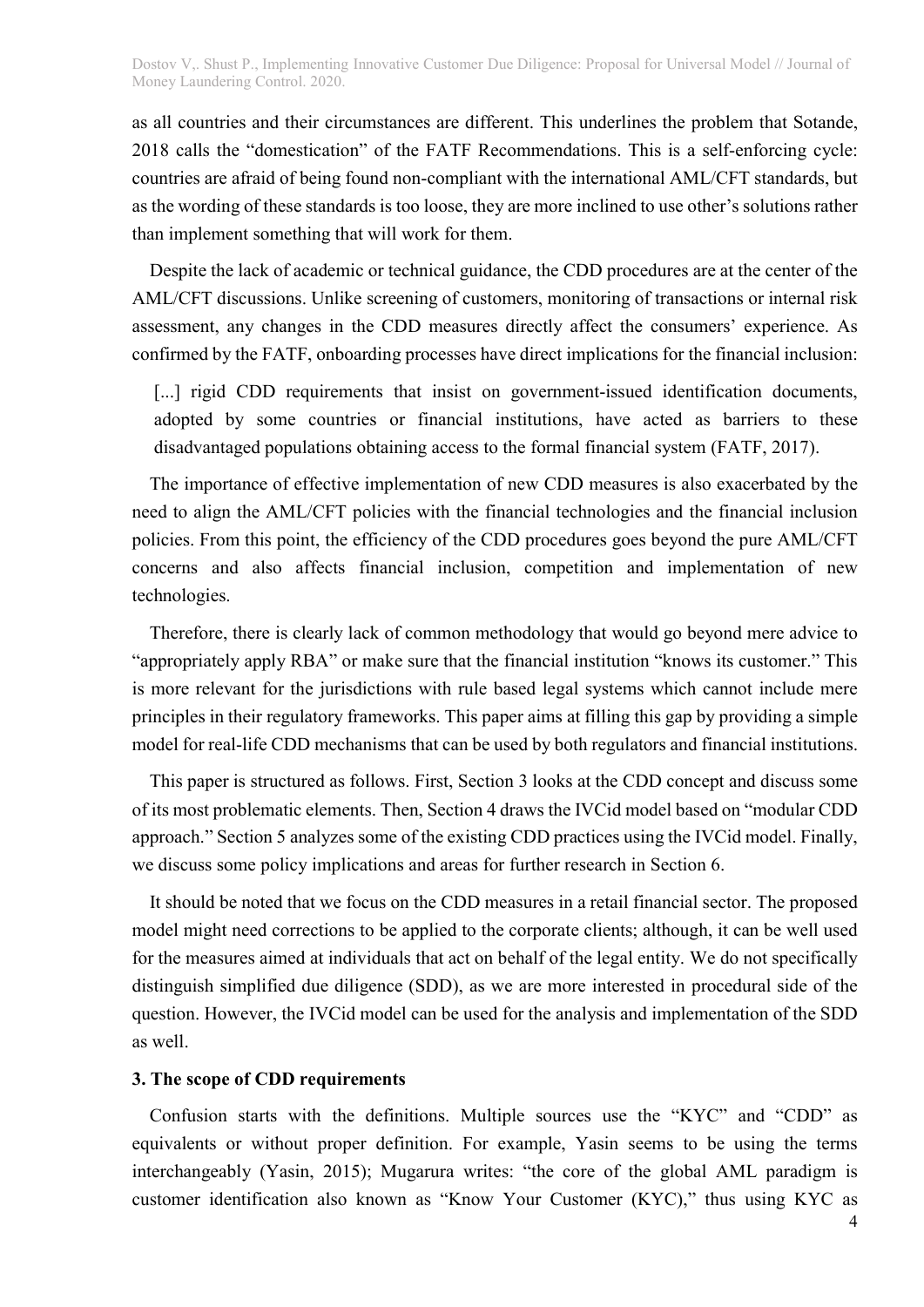equivalent for identification (Mugarura, 2014). Smet and Mention look at the CDD "practices" as the requirement to "Know Your Customer" (Smet and Mention, 2011). According to De Koker, the CDD superseded the term "KYC" since 2003 (De Koker, 2014). FATF (FATF Recommendation 10) uses the term "customer due diligence" in international standards while also mentioning "e-KYC" or "KYC/CDD requirements" in its financial inclusion and AML/CFT Guidance (FATF, 2017). Although discussion about the correlation of these two terms may hold conceptual value, it has, in our view, limited relevance for practical purposes. We will use the term CDD as defined by the FATF.

The FATF's CDD requirements evolved from the need to "identify, on the basis of an official or other reliable identifying document and record the identity of the clients" in its first report back in 1990 to a comprehensive standard on due diligence (FATF, 1990). According to the Recommendation 10 (FATF, 2012/2019), the following CDD measures need to be taken:

 identifying the customer and verifying that customer's identity using reliable, independent source documents, data or information;

 identifying the beneficial owner and taking reasonable measures to verify the identity of the beneficial owner, such that the financial institution is satisfied that it knows who the beneficial owner is (for legal entities and arrangements, this should include financial institutions understanding the ownership and control structure of the customer);

 understanding and, as appropriate, obtaining information on the purpose and intended nature of the business relationship; and

 conducting ongoing due diligence on the business relationship and scrutiny of transactions undertaken throughout the course of that relationship to ensure that the transactions being conducted are consistent with the institution's knowledge of the customer, their business and risk profile, including, where necessary, the source of funds.

Although there is an interpretive note to Recommendation 10, it mainly focuses on the application of the RBA to the CDD measures and does not really specify the meaning of each of the CDD step (De Koker, 2014). The FATF provides only high-level guidance, leaving the jurisdictions to apply any approach they seem fit.

From the practical point of view, some elements of the CDD procedure have more effect on the customers' experience than others. For example, the FATF Recommendations require identification of beneficial ownership for not only the legal entity but the individuals as well. But in practice, mass market clients are rarely directly involved in this procedure. In its Financial Inclusion Guidance, the FATF recognizes the challenge of identifying the beneficial owners for retail customers: "in a financial inclusion context the beneficial owner will in most instances be the individual customer him/herself, or a closely related family member" (FATF, 2017). In practice, this is relevant for absolute majority of the cases. Although not considered as a best practice in the mass market segment, the financial institutions would usually just ask the customer directly if he/she has a beneficial owner and later take a chance of detecting the straw men activities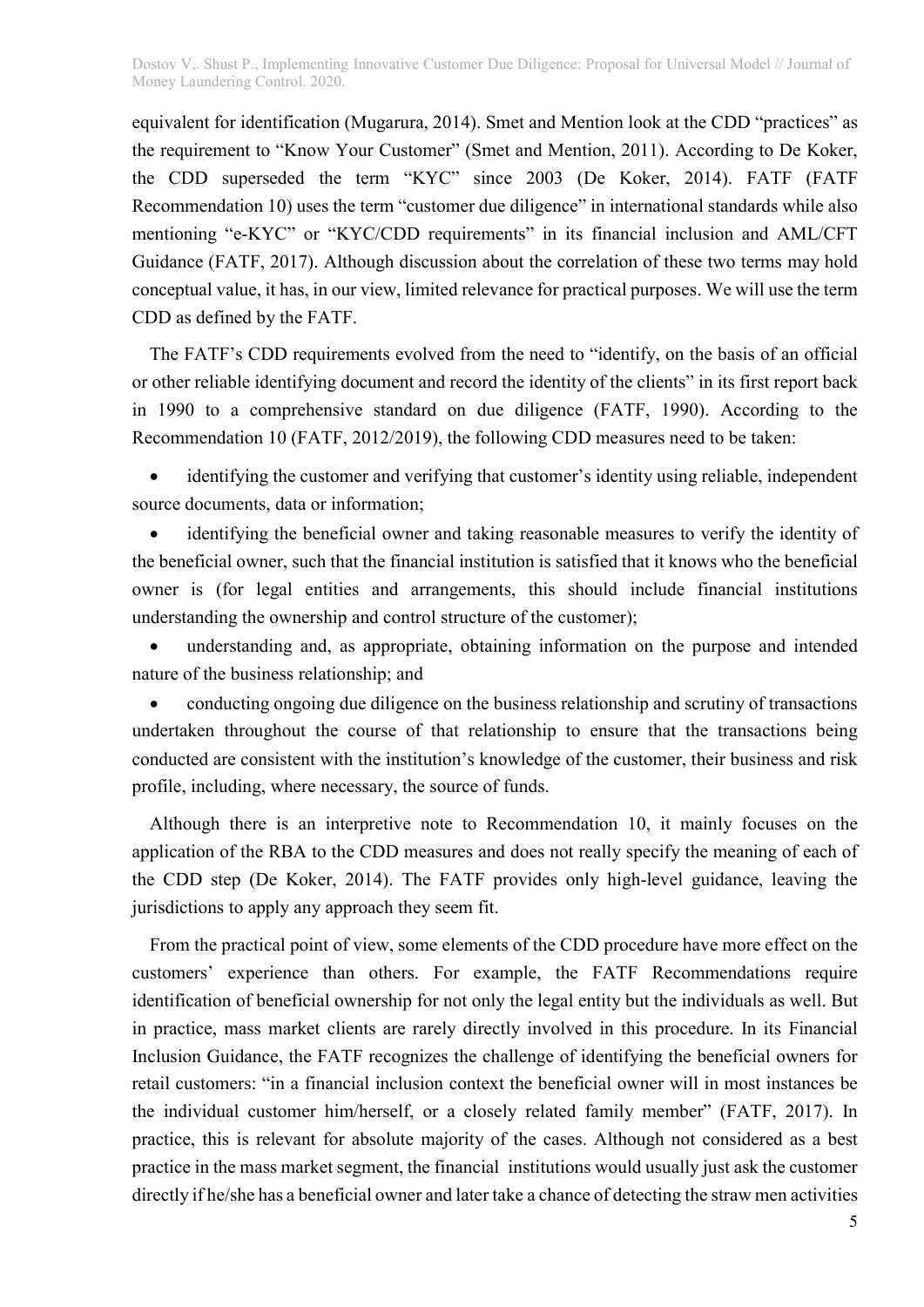via transaction monitoring. This means that in principle, the identification of the beneficial owner does not require any additional steps from the customer and might be as efficiently performed remotely as on-site.

Generally, the same applies to the understanding of purpose and intended nature of the business relationship. The FATF Financial Inclusion Guidance allows to infer this information from the type of transaction or business relationship. Therefore, in most cases, financial institutions will not proactively ask the mass market client the question why he/ she makes this particular transaction or opens an account/e-wallet.

By definition, the ongoing scrutiny of transactions and monitoring is implemented without active involvement of the customer and therefore "invisible" to him/her.

Therefore, in a mass market, most customers' due diligence elements are conducted behind the scene, unbeknownst to the client. However, the clients, by definition, need to be actively involved in onboarding procedure that involves identifying and verifying the identity (CIP). These identification/verification procedures are rather standardized. While financial institution may have tailored approach to high-value customers or large corporate customers (e.g. the bank official may decide to perform additional background checks), the mass market customers go through the same algorithmic process.

Because identification/verification is an additional cost to the customer, they may present a barrier for financial inclusion. While there are varying approaches across the globe, in many cases, customers still need to visit the office of the financial institution or even present excessive documentation. For example, in South Asia, 100 per cent of jurisdictions have either SDD in place or exemptions from the CDD requirements; in the Middle East and North Africa, it is only 22 per cent (The World Bank Group, 2017). This means that many jurisdictions still have to implement simplified and remote due diligence requirements.

However, despite multitude of options, the regulators have difficulties choosing between them. The concerns are always the same: can this procedure be manipulated? Is this procedure in line with the level of risk? Does this conform the FATF and assessors' expectations? The FATF documents do not answer these practical questions, and often, regulators do not have capacity to answer them themselves. Unfortunately, to date, we do not have a comprehensive model of the identification/verification procedures for the AML/CFT purposes that would answer those questions in practical terms. We propose the IVCid model to fill that gap.

### 4. Identification-verification-confirmation of identity model

The IVCid model is based on three variables and can be used to disaggregate and analyze any existing identification/verification procedure or develop and implement a completely new one. These three elements include: identification, verification and confirmation of identity (Figure 1). We believe that, taken together, they allow for a reliable establishment of individual's identity – either for financial or any other purposes.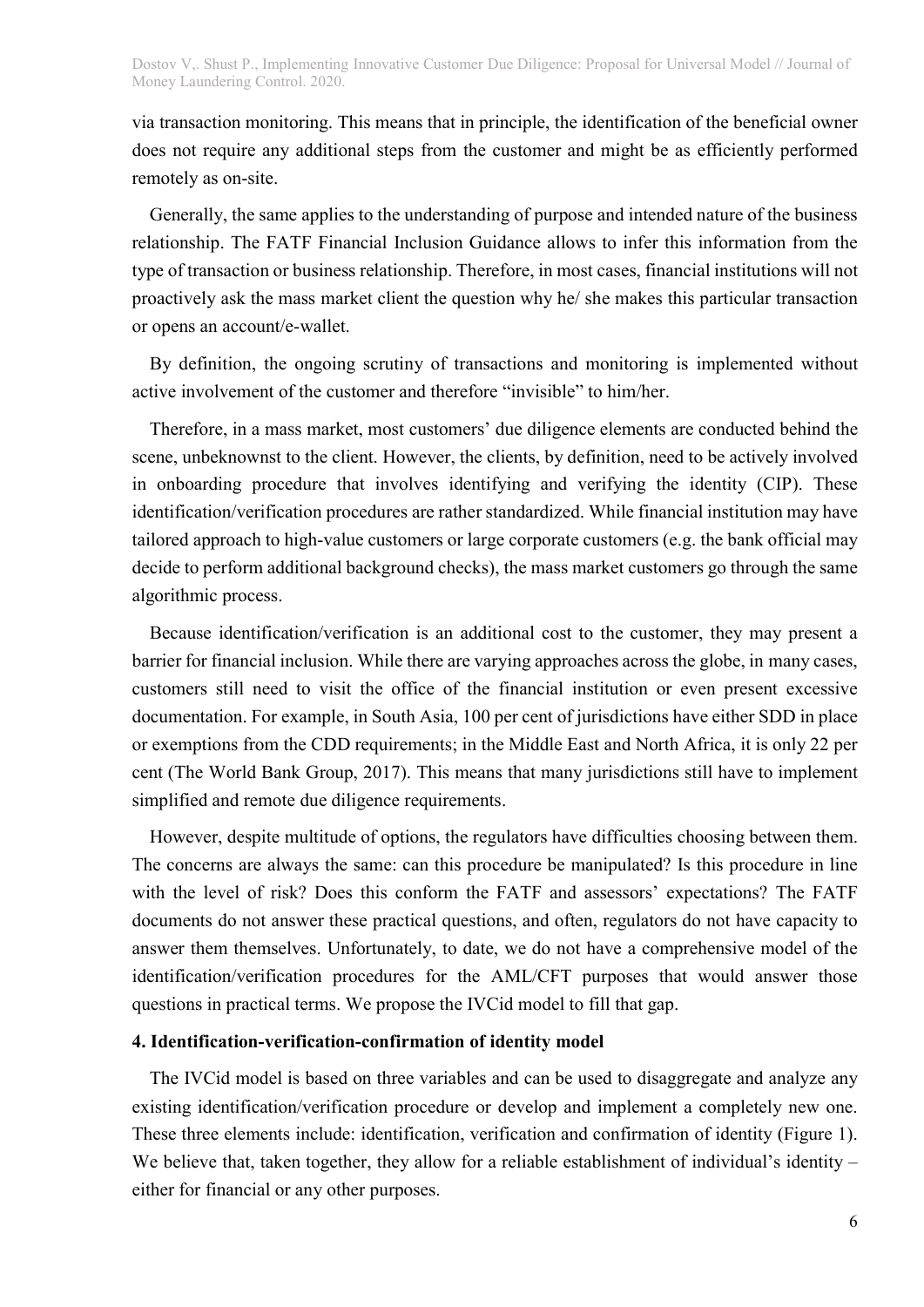

Figure 1 – Elements of IVCid model

### 4.1 Identification

Within the IVCid model, the identification means collection of information about the individual. Although the FATF does not lay down any list of "identity elements," i.e. data to be collected (FATF, 2013/2017), it will typically include name, date of birth and address of residence. Some jurisdictions go beyond what is required in the FATF Recommendations (The World Bank Group, 2017) and require collection of excessive information that does not necessarily help the financial institution assess and mitigate ML/TF risks and can be a source of excessive costs, but this is beyond the scope of this paper and does not affect the applicability of the IVCid model.

The information can be collected in multitude of ways and forms which will depend on whether the communication with the client is conducted in face-to-face or non-face-to-face environment (see Table 1 for a non-exhaustive list of possible options).

Table 1 – Identification proceduresTable 1

| Face-to-face environment                                                                                     | Non face-to-face environment                                                            |
|--------------------------------------------------------------------------------------------------------------|-----------------------------------------------------------------------------------------|
| Verbal (e.g. speaking with the agent or bank<br>officer)                                                     | Verbal (i.e. providing information over a<br>phone)                                     |
| Written (e.g. by filling out the questionnaire,<br>providing copies of documents, original<br>documentation) | Written: via SMS, USSD, email, by filling<br>out electronic questionnaire, by post etc. |

Obviously, the data protection and data security consideration need to be taken into account when choosing the identification procedure. But generally, collection of information per se is the simplest and the cheapest element of the IVCid model. Thanks to the almost universal access to communication technologies, the information can be relayed between parties in a cheap, reliable and effective fashion.

# 4.2 Verification

Verification within the IVCid model means verification of the information using a reliable independent source. The goal of verification is to make sure that the person with the said characteristics (name, date of birth, etc.) actually exists.

Unlike identification, verification is a more complicated process. In compliance with the FATF Recommendations, the verification needs to be based on a reliable source of information. In a face-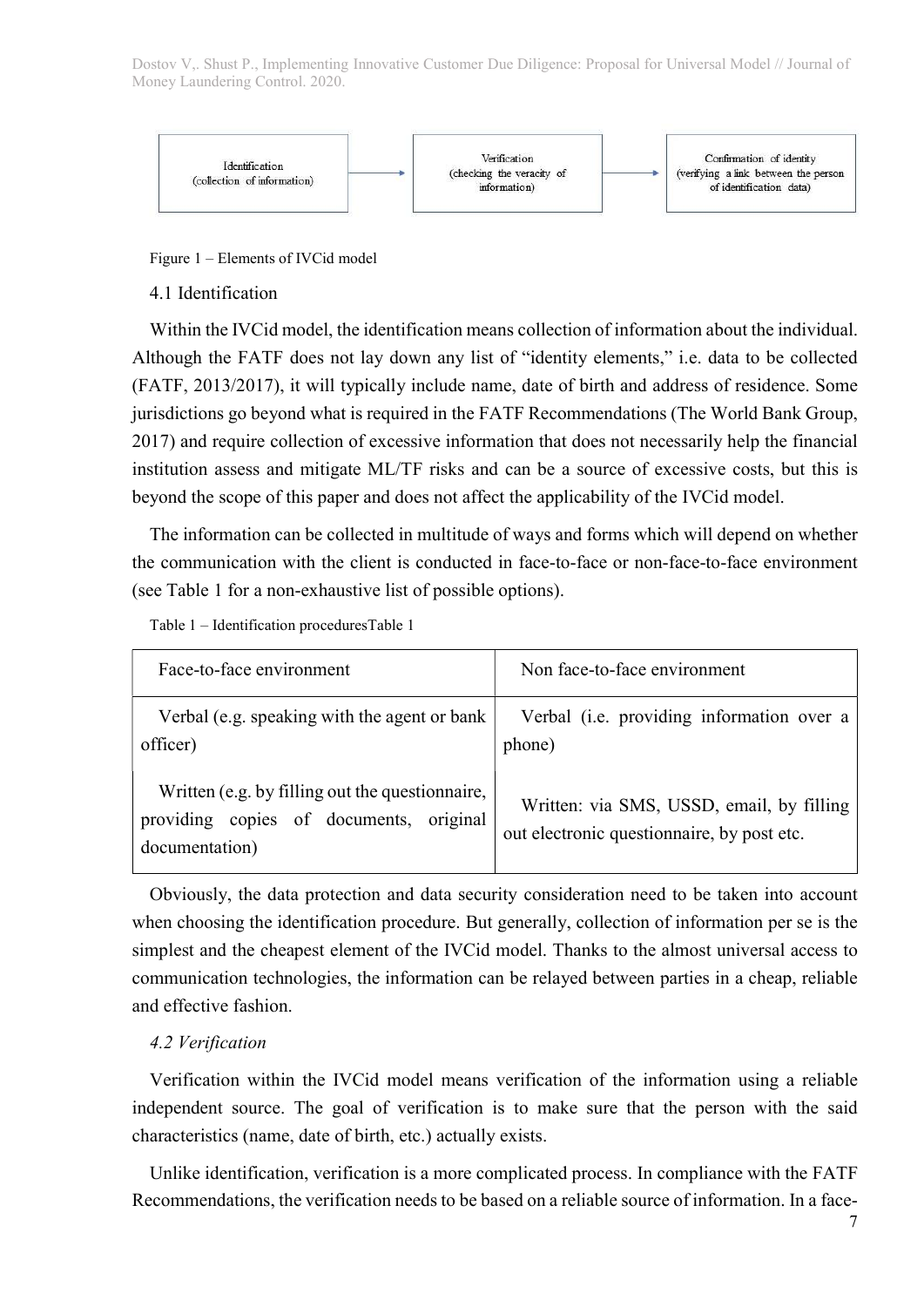to-face environment, the original documents (e.g. ID card, passport, utility bill) fit the bill. There are also "exotic" options where the referee statements (AUSTRAC, 2020) or even letters from a village representative (Alliance for Financial Inclusion, 2016) are used. In a non-face-to-face environment, the financial institution will need access to a reliable database. The exact choice of a database will depend on the jurisdiction. In some cases, this can be state-owned database, the information collected by private entities in course of their business activity (e.g. MNOs, credit bureaus, etc.) or special CDD-tailored databases.

FATF does not provide any references on what sources of information should be considered "reliable" and "independent." For example, the ID card or passport are in fact not the primary sources of information; they are merely a print-out from the issuing authority's database. Household bills are issued by the household authority with very limited responsibility for the adequacy of information. Hence, understanding of "reliability" may vary from one jurisdiction to another. According to the RBA, the financial institution shall decide on the suitability of the database itself. In rule-based jurisdictions, regulators usually specify the scope of appropriate sources of information.

In most jurisdictions, state sources are considered the most reliable. This is understandable because, after all, regulators who oversee the AML/CFT compliance of the financial institutions are part of the state and obviously trust themselves. Private sources of information are in most cases secondary to the public sources, e.g. when mobile network operators (MNOs) build up their database or landlords sign lease agreements, they use state-issued IDs that their customers present. In some cases, these sources are even tertiary, for example, credit bureaus get information from the financial institutions that got it from the state-mandated IDs. The logic suggests that the number of the intermediaries does not matter as long as they ensure the integrity and relevance of the information. In other words, if the MNO does not follow the same level of standards for identification and verification as the financial institution, its database cannot be considered reliable. To mitigate the risks or unreliability, the usage of two independent verification sources might be required, as in Australia (AUSTRAC, 2019).

It should be noted, however, that lacking universal guidance, the evaluation of reliability of databases can be speculative. For example, FATF endorses the usage of commercial databases to screen customers for politically exposed person's status but has never audited either of them. In general, their reliability is unknown and such databases are used, as there are no viable alternatives (e.g. performing Google search on every client is completely impractical).

Very much like identification, verification can be performed in both face-to-face and non-faceto-face environments.

From the procedural point of view, the remote verification is usually structured as follows:

 The information provided by the customer during identification stage is relayed to the database holder.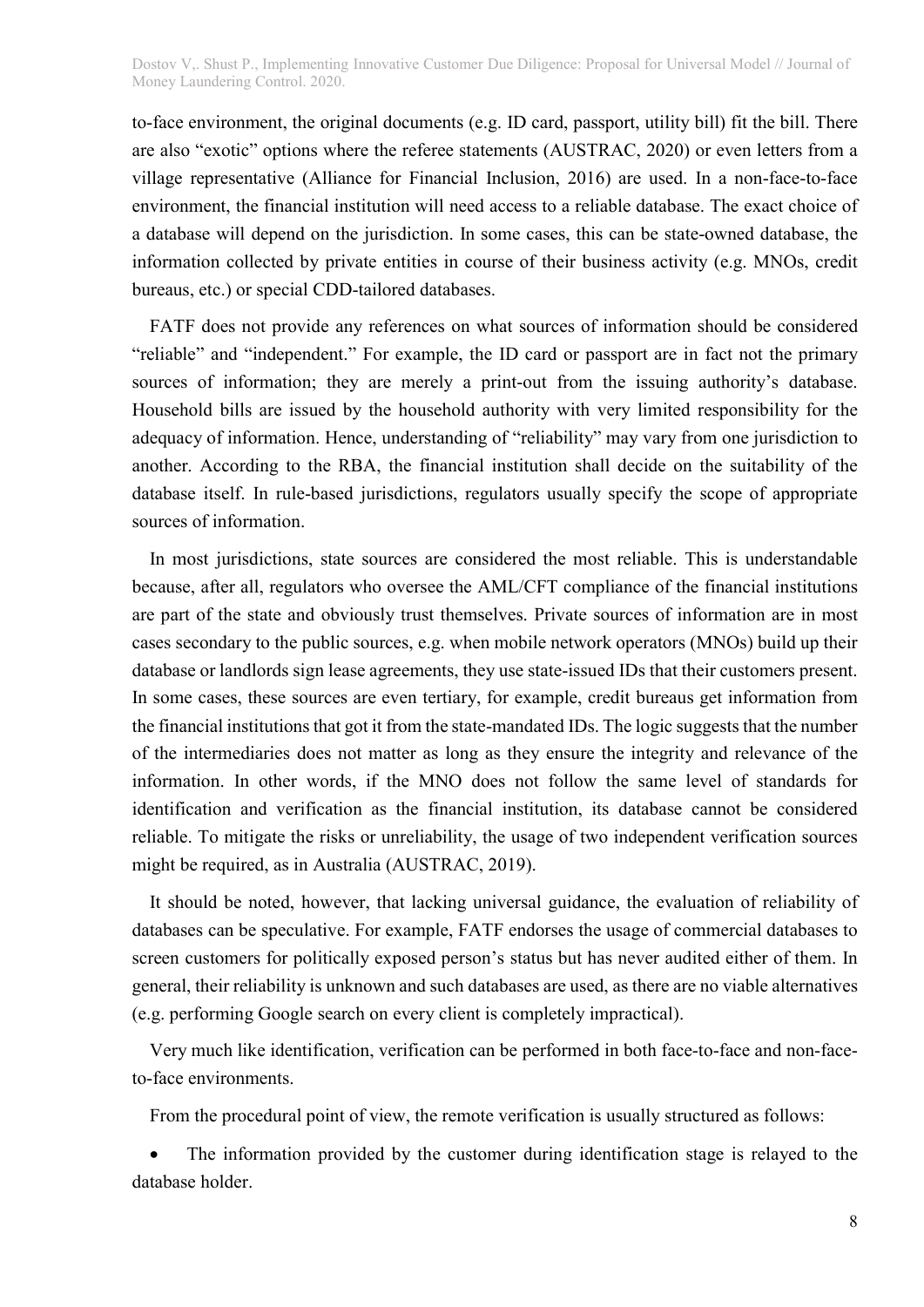- The database holder compares the information with the data it holds.
- After the comparison, the database holder replies with match/no match response.

This procedure minimizes the risks of database "leakage" because the source information does not technically leave the database perimeter.

## 4.3 Confirmation of identity

Confirmation of identity is rarely mentioned as a separate stage of the CDD procedure and is listed as a "supplementary step" to mitigate risks of impersonation. This, in our opinion, creates confusion and misperception of risks, especially in discussions about remote CDD. Even if the verification is reliable, the regulator or the financial institution will often voice impersonation concerns. This question is valid. The verification procedure only confirms that the person exists. But it does not affirm that these particular data belong to the person. Simply speaking, the financial institution needs to make sure that the ID card presented to the bank officer is not only valid but also belongs to this particular person (Figure 2 for comparison between verification and confirmation of identity).



Figure 2 – Verification vs Confirmation of identity

There can be multiple ways to verify the identity of an individual. But they all seem to be based on the two-factor authentication. Two-factor authentication is currently widely used for secure access to information systems or in payments (Cimiotti and Merschen, 2014), e.g. in the European Union, the two-factor authentication (i.e. "strong customer authentication") is mandatory for most cashless transactions (Commission Delegated Regulation [EU], 2018). According to the EU's Second Payments Directive, the two-factor authentication is defined as "authentication based on the use of two or more elements categorised as knowledge (something only the user knows), possession (something only the user possesses) and inherence (something the user is) that are independent, in that the breach of one does not compromise the reliability of the others, and is designed in such a way as to protect the confidentiality of the authentication data" (Art. 4, [30]) (Directive [EU] 2015/2366 of the European Parliament and of the Council of 25 November 2015 on payment services in the internal market, amending Directives 2002/65/EC, 2009/110/EC and 2013/36/EU and Regulation [EU] No 1093/2010, and repealing Directive 2007/64/EC, 2016). While verification is aimed at establishing a link between the data provided by the client and the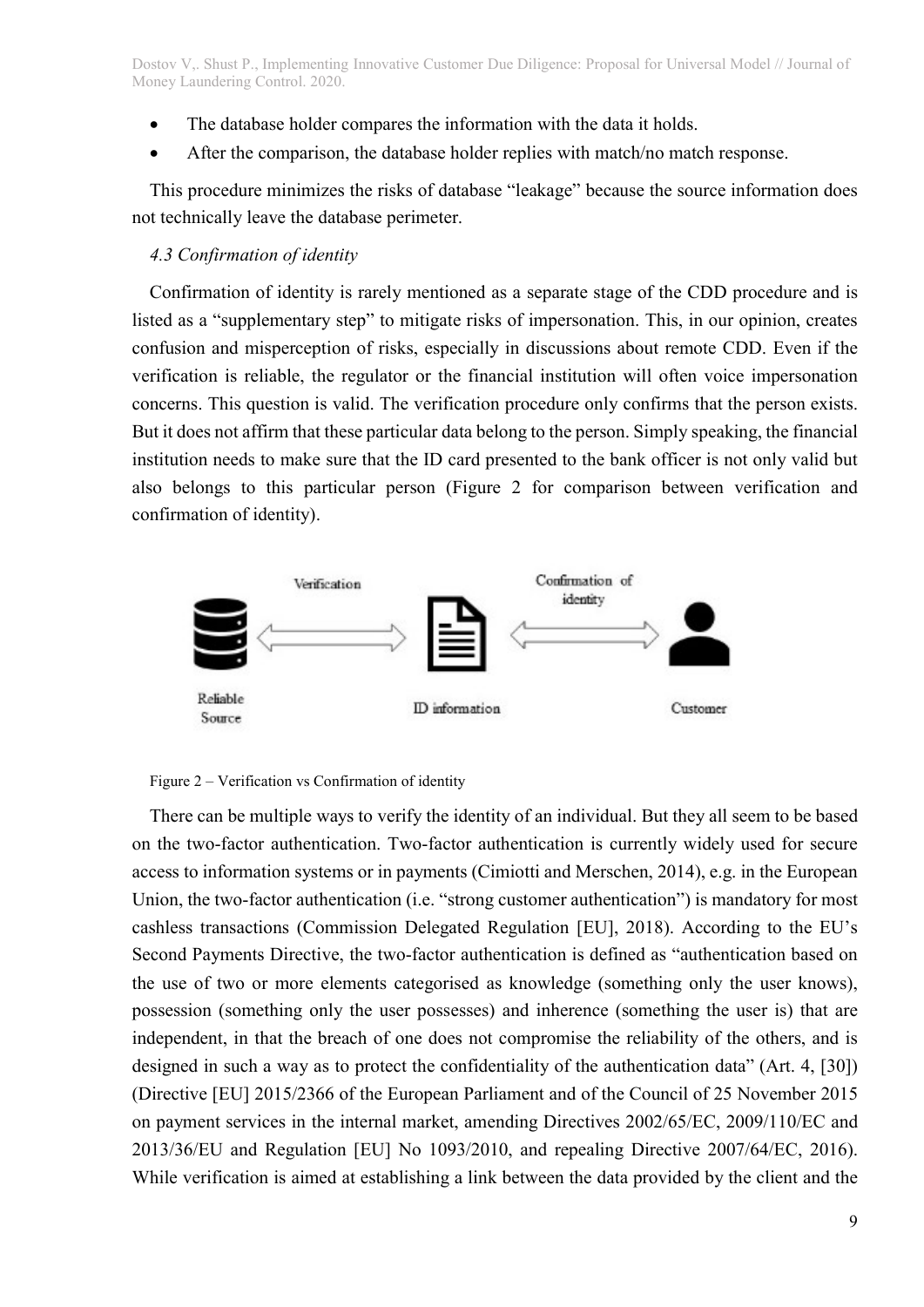reference data, strong customer authentication establishes a link between the data and the real person.

Verification of identity can be performed either remotely or in physical presence.

The three elements of the IVCid model form a reliable identification/verification procedure for the CDD purposes. As we discuss next, it can be used not only for creating new CDD approaches but also to retroactively analyze those already in use. In Section 5, we disaggregate some of the existing KYC approaches using the IVCid model.

#### 5. Existing know-your-customer approaches

### 5.1 Face-to-face know-your-customer using state-issued ID

This is probably the most widespread CDD procedure in the world: the client comes to the financial institution office in person, with the state-issued ID. It is also viewed as a reference point – all other methods are qualified as "more" or "less" reliable. The IDs can have different forms, e.g. paper (as in Russia) or plastic ID card (e.g. in the USA, Azerbaijan or the Kyrgyz Republic). All IDs have the basic personal data and a photo of the holder.

Although the in-person CDD is considered conservative, it can be deconstructed using the IVCid model as well.

5.1.1 Identification. In some jurisdictions (e.g. in Kyrgyzstan [Statute on Customer Due Diligence, 2018]), the law requires that the client fills out the questionnaire that includes basic personal details (name, date of birth) by hand. In other jurisdictions, the bank officer will take the ID from the customer and enter the data into the computer system.

In essence, this is just collection of the required information from the customer. In narrow terms, the bank officer does not verify the veracity of the information but just collects it.

5.1.2 Verification. In this scenario, the ID is considered a reliable verification source. The bank officer checks the authenticity of the ID, its validity, etc. In case the person has filled out a questionnaire, it is compared to the information in the ID, and when the bank officer types the information into the computer system himself/herself, the identification and verification are typically merged (the officer verifies data as he/she copies it from the ID).

5.1.3 Confirmation of identity. Presentation of ID in person is so common and customary that we do not notice the details of this process. But yet, there is a separate confirmation of identity: the bank officer checks two factors – the possession (of the ID itself) and the inherence (the photo).

If all the stages of the IVCid model are successful, the CDD deemed successful, all other checks are either purely automatic (e.g. risk screening), based on oral testimony or inducted (e.g. purpose of the business relationship).

Apart from purely methodological value, the IVCid model also shows the potential pitfalls and deficiencies of the in-person CDD. For example, the verification stage is very much dependent on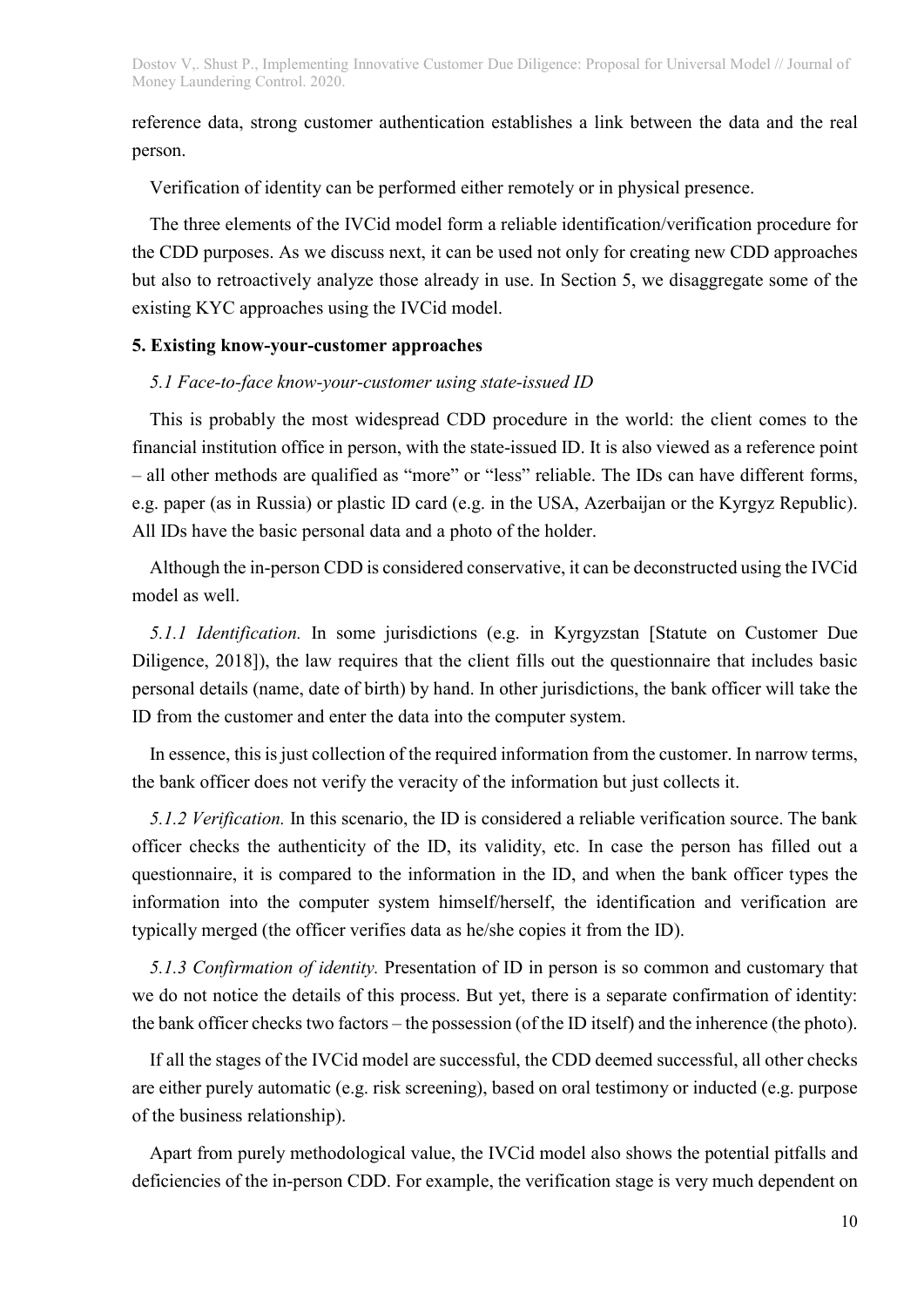the familiarity of the bank officer with the type of ID. This is usually not a problem when the client is a local because the bank officer has the same ID and knows how it looks. But when a client is a foreigner with exotic ID, checking the authenticity might be a problem.

Another source of risk is reliance on inherence during confirmation of identity. Essentially, the biometrics and the photo can be unreliable (e.g. when it was made a long time ago or the customer has a twin).

# 5.2 Remote customer due diligence using reliable databases

A few jurisdictions allow to perform the "standard" or simplified CDD using the reliable databases. For example, in Russia, customers can go through the SDD by remotely providing ID number, name and one of the "additional identifiers" such as individual tax number, social security number or medical insurance policy number (Law No 115-FZ 2001 "On countering the legalization (laundering) of criminally obtained incomes and the financing of terrorism"). This information is then verified via state databases. Quite similar approach is used in New Zealand, where Identity Verification Code of Practice allows for electronic verification using reliable electronic sources (Identity Verification Code of Practice – Explanatory Note, 2017). This is a relatively simple and cheap method both for the financial institution and the customer. But there might be some factors that can undermine the reliability of this approach. The IVCid model shows what and how can be done to mitigate these risks.

5.2.1 Identification. Collection of information can be implemented in any form. From the IVCid model's standpoint, it does not really matter if the client fills out the Web form, submits data using mobile application, tells it over the phone or even sends in an envelope over mail. The main point is to relay information from the customer to the financial institution. In practice, remote CDD usually starts with filling out the Web form.

5.2.2 Verification. The information received from the customer is then verified via a reliable database. As discussed previously, the question of reliability varies. For example, in Russia, the Tax Federal Service, Pension Fund, Ministry of Internal Affairs and Federal Compulsory Medical Insurance Fund are the only databases legally considered reliable for the SDD purposes. In Australia, credit bureaus are considered reliable. In New Zealand, Financial Market Authority allows reporting entities to choose any electronic sources taking into account accuracy, security, privacy, method of information collection, built-in confirmation of identity mechanisms and "owner" of information (Amended Identity Verification Code of Practice 2013, 2017). It should be noted that the verification of data using reliable databases shall not be qualified as "reliance on third parties" as per the FATF Recommendation 14. The third party database is used entirely for the purpose of verification of information; the third party does not perform the CDD themself; therefore, the holder of the database does not need to be a reporting entity or send original documents on request.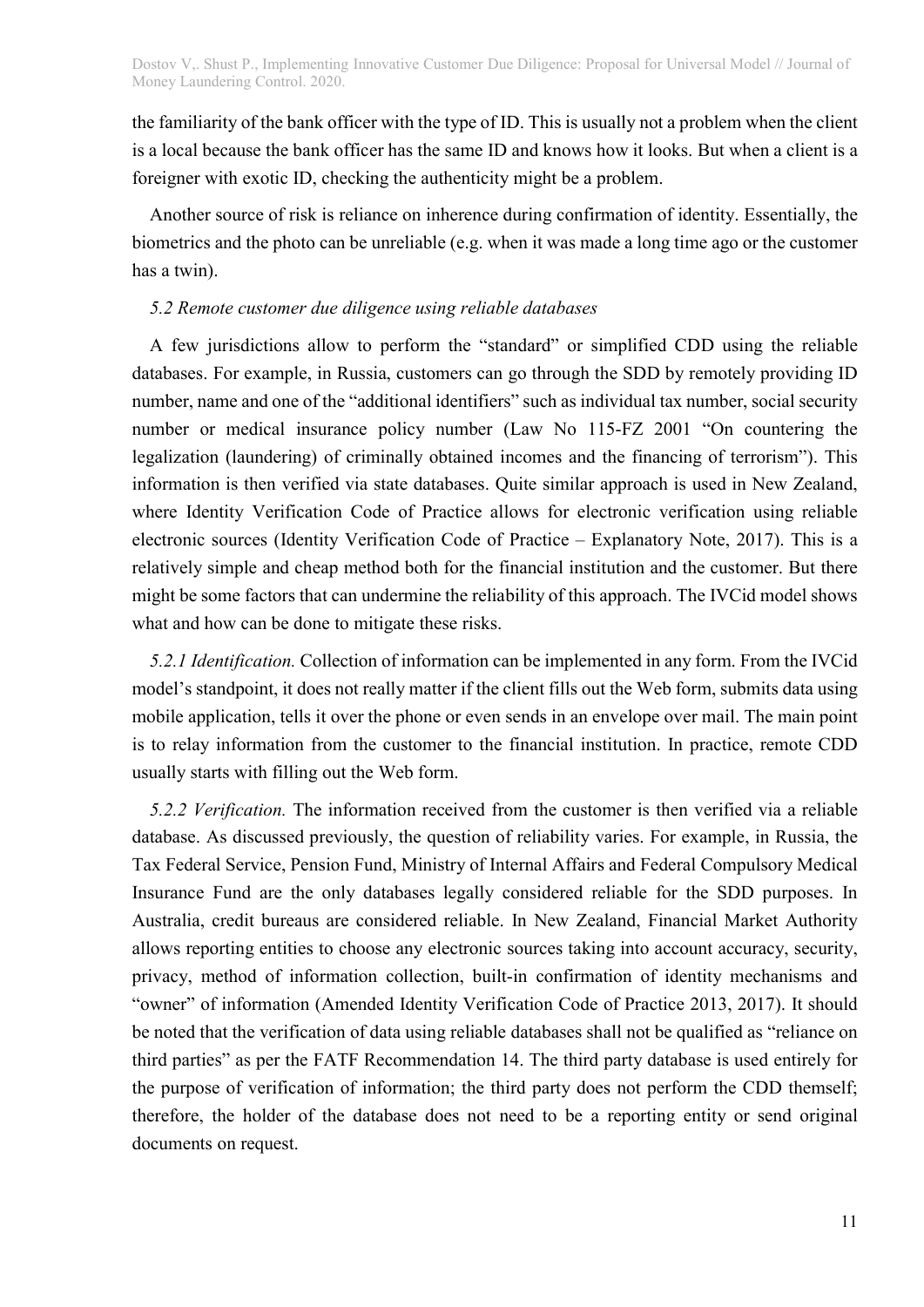5.2.3 Confirmation of identity. The financial institution needs to ensure that the person is who he/she says he/she is. In this CDD scenario, this is tricky. Just asking for the ID number and the name is risky because anyone who stole (or even took a photo of) an ID can be positively verified; this will only confirm knowledge. In New Zealand, regulator suggests using biometric verification as a supplement to verification via reliable database (Identity Verification Code of Practice - Explanatory Note, 2017), but, as we discuss later, this complicates the process and makes it more expensive. The cheaper alternative might to verify diverse information that cannot be obtained from one source (thus confirming the possession – that the person actually has access to the personal documents). One example is Russia where SDD requires not only ID number and name but also additional identifiers which can be either a personal tax number or a social security number or a number of the medical insurance certificate. Neither of the additional identifiers is printed on the ID, and they are very rarely kept together. The same principle applies in the UK where "corroborative" information is seen as one of the alternatives to biometrics (The Joint Money Laundering Steering Group, 2017).

The need for two-factor authentication for a reliable confirmation of identity also raises the question about the new types of IDs. In some jurisdictions, authorities try to implement plastic IDs as identification documents. There is a temptation to make them universal and put as much information on the card as possible: name, date of birth, identification numbers, etc. Although this might help combat cluttered wallets, this creates additional risks of impersonation and complicates the implementation of remote CDD using simple verification methods.

#### 5.3 Biometrics

Biometrics is a hot topic among the AML/CFT professionals. It promises higher level of protection and reliability. But it also has downsides; it is costly and sometimes requires using special hardware by the consumers (e.g. fingerprint scanners). The CDD process that uses biometrics can also be disaggregated by using the IVCid model.

Possibly, the largest markets with the biometrics-based CDD mechanisms are India and Russia.

As seen in Russian biometrics system, the biometrics is only a factor in the confirmation of identity (inherence). Here, biometric data (digital photo and a voice print) and ID information are stored in a central database coupled with an e-government website (ESIA). When an individual wants to go through remote CDD, he/she logs in ESIA using biometrics and login/password and authorizes the transfer of personal information to the financial institution. Therefore, the verification is done at the ESIA level, while confirmation is still based on knowledge (login/password) and inherence (biometrics). Similar approach is taken in India where biometric/OTP verification is required in addition to presenting Aadhaar card (The Economic Times, 2018).

The biometrics is a costly affair and can be replaced just by another element in two-factor authentication. For example, in Belarus, login and password (knowledge) and one-time SMS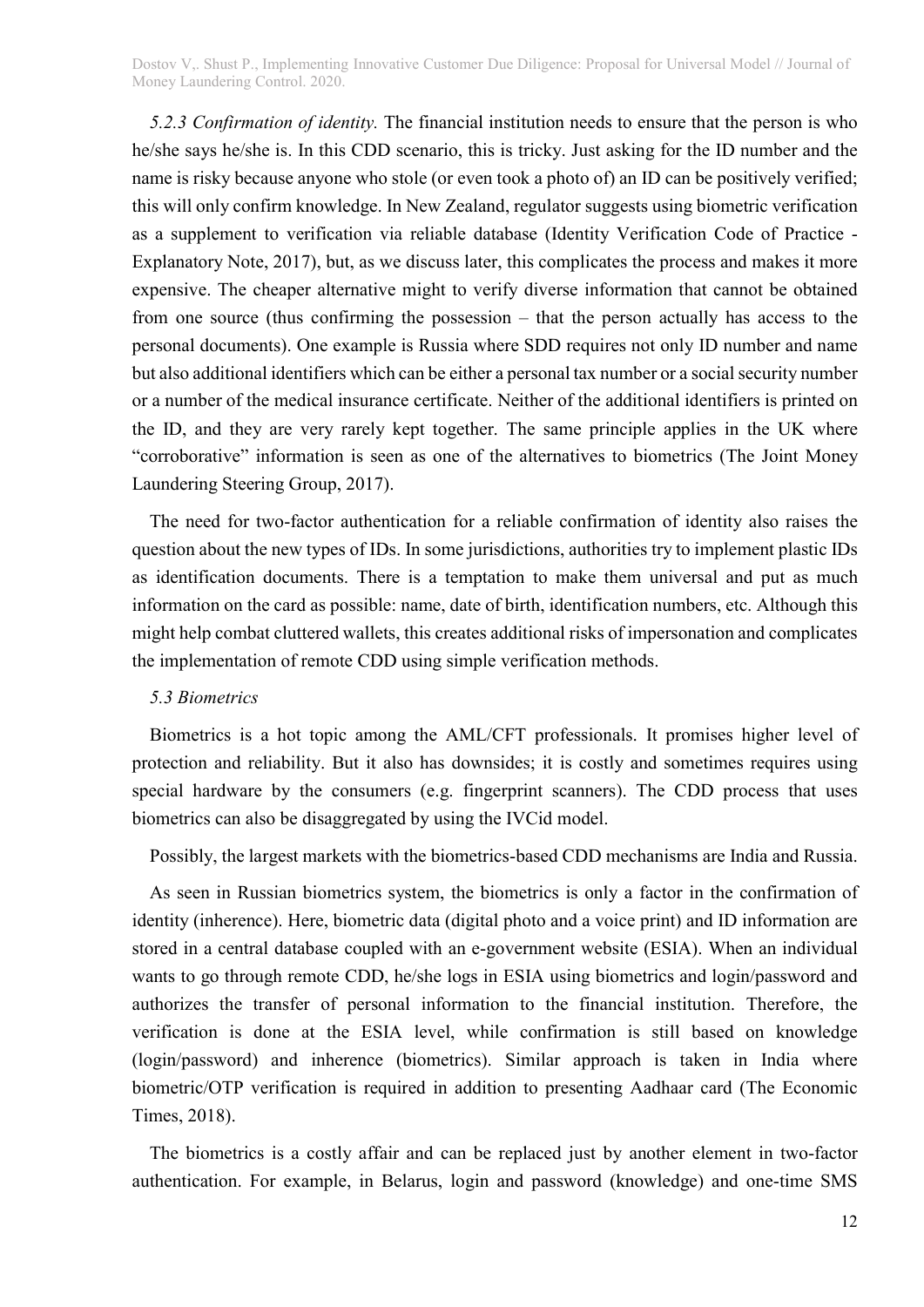password (possession) are used, instead of inherence, for the remote identification procedure that looks very much like Russian.

It could be argued that the two-factor authentication might be excessive when biometrics is involved. However, using only biometric factor might create additional risks such as if biometric information is compromised so is the whole database. This is especially risky, considering the irrevocability of biometrics.

#### 5.4 Using electronic signatures

Electronic signatures (e-signature) are a popular topic for discussion when talking about the new CDD methods. Although it works in a very limited number of jurisdictions, this solution is often viewed as preferable by many decision-makers. The attraction is understandable. E-signature can act as a remote alternative to face-to-face interaction. But using it for remote CDD is tricky. The IVCid model explains why.

The identification stage is simple, as we described previously, and does not require e-signature per se. For the verification purposes, the reliable source of information is e-signature certificate itself. Any usage of e-signature, whether for the CDD purposes, also requires the two-factor authentication (e.g. token – possession and pin-code/OTP – knowledge).

There is one potential drawback, that is, to be a reliable source of information, the e-signature certificate needs to contain all data required according to the AML/CFT laws. This is not always the case. From the practical point of view, e-signature tokens might be expensive (customers usually, with few exceptions, need to pay for an annual renewal of certificates) and hard to use (e.g. tokens cannot be used with devices without USB ports). Introduction of"cloud-based" esignatures can only partially offset these problems.

#### 6. Conclusion

The FATF Recommendations and guidance contain a very broad description of the best practices. To be universal, they have to be based on pure principles, but the actual CDD in a financial institution cannot be. This is a set of well-described procedures that the bank officer needs to follow. Moreover, in countries with rule-based regulations, these procedures are even prescribed in laws.

The IVCid model provides a practical reference point for the analysis of the existing CDD procedures and can be a helping tool for devising new ones. Because the model is technologyneutral, it can be applied to both remote and face-to-face CDD procedures. The IVCid model also provides some valuable theoretical and applied insights.

All the CDD procedures work the same in practice. Whether they are paper-based, electronic, face-to-face or remote, they all contain the same stages, namely, identification (collection of information), verification (verifying the veracity of information) and confirmation of identity (using a two-factor authentication). The IVCid model is technology- neutral and allows the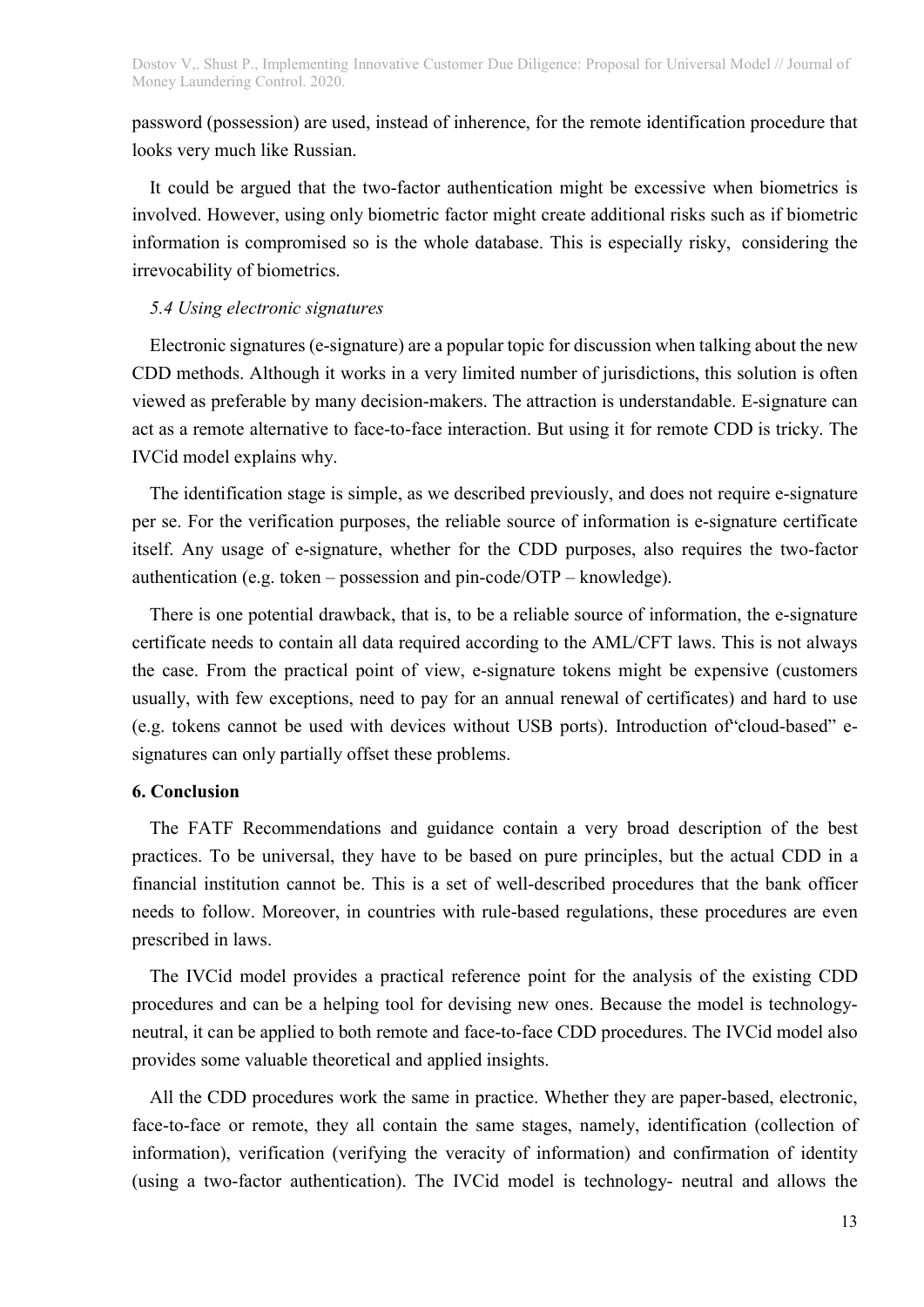regulators and financial institutions to devise a process that is more cost-effective, relevant and reliable in their particular situation without necessarily trying to copy others' experiences. In essence, three stages of the IVCid model allows for the "modular" CDD approach, as seen in Table II.

The IVCid model shows that the choice of a successful CDD procedure boils down to two essential questions. First is ensuring the availability of reliable source of information and deciding which sources to consider reliable. Second is ensuring an effective two-factor authentication which will depend on existing infrastructure – availability of biometrics database, existence of a trusted third party, possession of unique identifiers (SIM cards, e-signature tokens, etc.), etc. Unlike these issues, the collection of information seems to be the simplest stage in terms of implementation.

| Identification      | Verification                | Confirmation of identity  |  |
|---------------------|-----------------------------|---------------------------|--|
| Verbal (in person)  | Paper-based state-issued ID | Possession<br>(documents, |  |
|                     |                             | SIM cards, etc.)          |  |
| Verbal (remotely)   | Paper-based<br>non-state-   | Inherence (biometrics)    |  |
|                     | issued documents            |                           |  |
| Written (in person) | State-owned database        | Knowledge<br>(passwords,  |  |
|                     |                             | pincodes, etc.).          |  |
| Written (remotely)  | Credit bureau               |                           |  |
|                     | Specifically<br>created     |                           |  |
|                     | database                    |                           |  |
|                     | Mobile network operators    |                           |  |

Table 2 – Forms of IVCid model elements

From the practical point of view, the IVCid model draws attention to at least the following issues. First, distribution of "universal IDs" where all confidential identifiers are printed on an ID card for the sake of "convenience." This compromises the usage of such IDs, especially in the nonface-to-face CDD. Second, jurisdictions need a clear understanding of which sources of information should be considered reliable. Finally, when implementing the remote CDD or SDD reforms, the regulators and financial institutions may be advised to look at what their countries already have in terms of reliable databases and two-factor authentication, as this may suggest a cheaper alternative to more expensive and popular options. We believe that the FATF Guidance may benefit from incorporating the IVCid model, as it is technology- and business-neutral. At the moment of writing, the FATF has mentioned a similar approach that is draft guidance on digital identity where the stages of checking the veracity of information is separated from the confirmation that the ID relates to the person (FATF, 2019). However, it focuses solely on digital identity solution and proofing/enrolment processes.

The IVCid model also suggests avenues for further research. First, more research is needed to understand the formal factors that affect the reliability of a source of information. Second, more comparative research is required to understand the strengths and weaknesses of biometric-based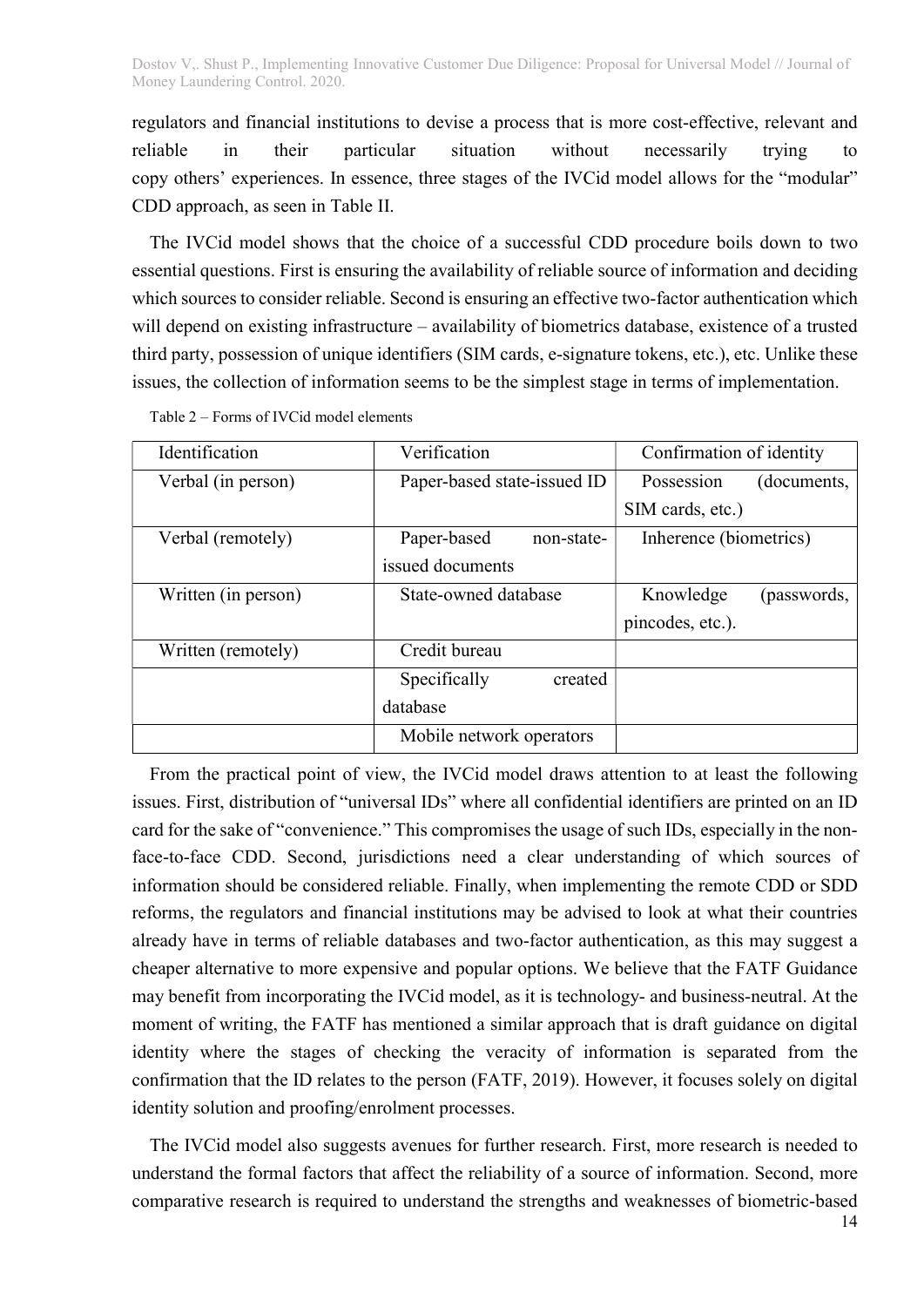or e-signature-based solutions. Finally, more research might be needed to understand which factors in the IVCid model might be more beneficial to financial inclusion than others.

Note

1. Although exact terms may vary from jurisdiction to jurisdiction, the term "CIP" is derived from the US practice, while in other countries, it may be called "identification" or even not formally outlined as a separate element of CDD.

# References

1. Alliance for Financial Inclusion (2016), Benchmarking financial inclusion in Fiji, Samoa, and Solomon Islands: Findings from the first national demand side surveys, Pacific Financial Inclusion Programme, p. 7, available at: https://www.afiglobal.org/sites/default/files/publications/piri\_cross\_country\_report\_final\_uploaded.pdf

2. Alliance for Financial Inclusion (2019), KYC Innovations, Financial Inclusion and Integrity in Selected AFI Members Countries, AFI Special Report, available at: https://www.afiglobal.org/sites/default/files/publications/2019-03/KYC-Innovations-Financial-Inclusion-Integrity-Selected-AFI-Member-Countries.pdf

3. Amended Identity Verification Code of Practice 2013, 2017, available at: https://www.fma.govt.nz/assets/Guidance/AML-CFT-identity-verification-code-of-practice-2013.pdf

4. AUSTRAC (2019), Customer identification: Know your customer (KYC), available at: https://www.austrac.gov.au/business/how-comply-and-report-guidance-and-resources/customeridentification-and-verification/customer-identification-know-your-customer-kyc

5. AUSTRAC (2020), Identifying customers who don't have conventional forms of ID, available at: https://www.austrac.gov.au/business/how-comply-and-report-guidance-andresources/customer-identification-and-verification/identifying-customers-who-dont-haveconventional-forms-id

6. Banerjee, S. (2016), Aadhaar: Digital Inclusion and Public Services in India, World Development Report, available at: http://pubdocs.worldbank.org/en/655801461250682317/WDR16-BP-Aadhaar-Paper-Banerjee.pdf

7. Basel Committee on Banking Supervision (2001), Customer due diligence for banks, Bank for International Settlements, available at: https://www.bis.org/publ/bcbs85.pdf

8. Basel Committee on Banking Supervision (2017), Sound management of risks related to money laundering and financing of terrorism, Bank for International Settlements, available at: https://www.bis.org/bcbs/publ/d405.pdf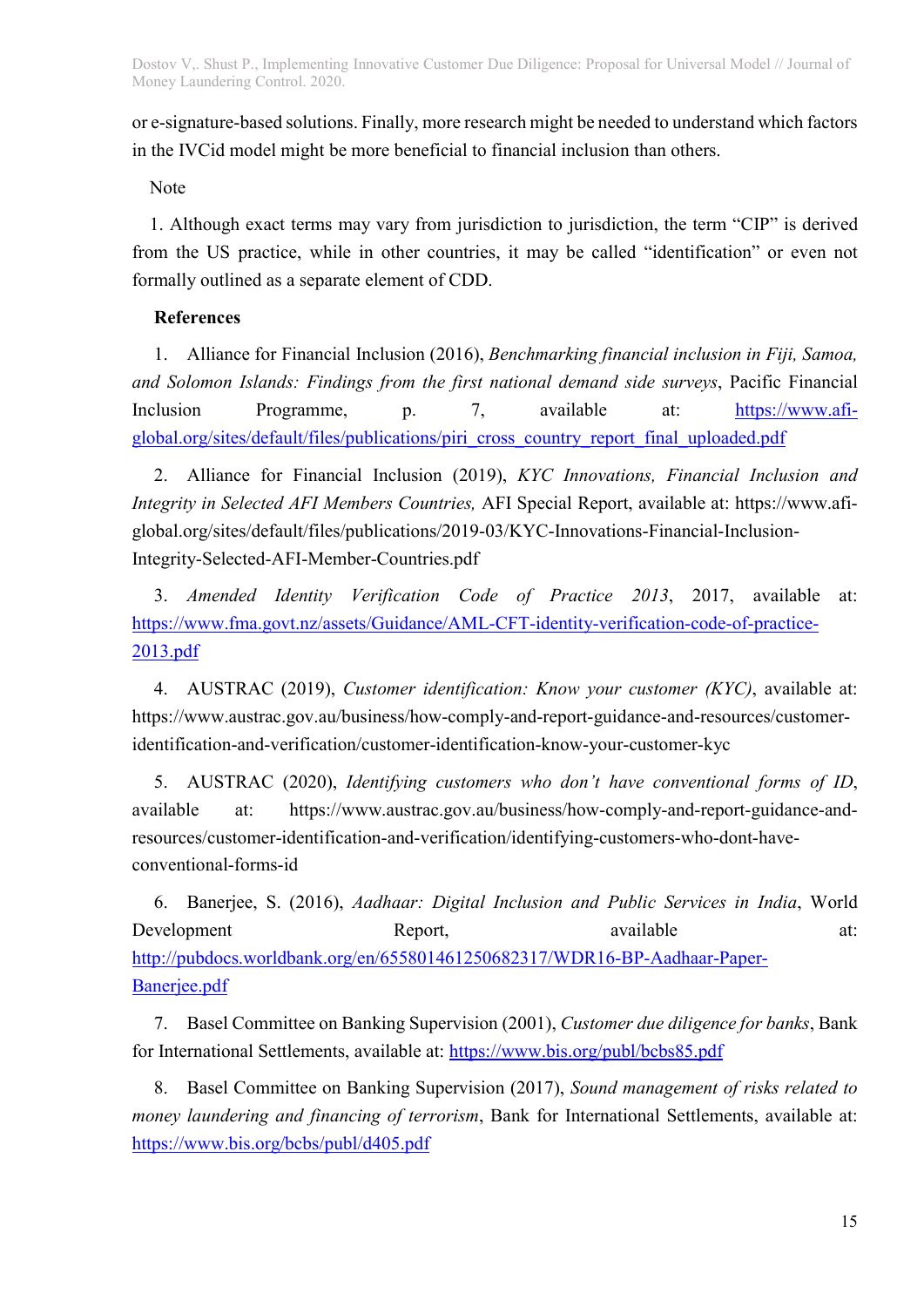9. Commission Delegated Regulation (EU) 2018/389 of 27 November 2017 supplementing Directive (EU) 2015/2366 of the European Parliament and of the Council with regard to regulatory technical standards for strong customer authentication and common and secure open standards of communication, Official Journal of the European Union, 2018, L 69, 13.03, pp. 23-43.

10. De Koker, L. (2006), "Money Laundering Control and Suppression of Financing of Terrorism: Some Thoughts on the Impact of Customer Due Diligence Measures on Financial Exclusion", Journal of Financial Crime, Vol. 13 No. 1, pp. 26-50.

11. De Koker, L. (2014), "The FATF's Customer Identification Framework: Fit for Purpose?", Journal of Money Laundering Control, Vol. 13 No. 3, pp. 281-295, DOI: 10.1108/JMLC-01-2014- 0003

12. Demetis, D. and Angell, I. (2007), "The risk-based approach to AML: representation, paradox, and the 3rd directive", Journal of Money Laundering Control, Vol. 10 Issue 4, p. 427 (pp.412-428).

13. Directive (EU) 2015/2366 of the European Parliament and of the Council of 25 November 2015 on payment services in the internal market, amending Directives 2002/65/EC, 2009/110/EC and 2013/36/EU and Regulation (EU) No 1093/2010, and repealing Directive 2007/64/EC (2016), Official Journal of the European Union, 016 L 337, 23.12, pp. 35-127.

14. Dostov, V., Shust, P. and Kozyreva, A. (2018), "Non-face-to-face customer due diligence in Russia: The status quo", Financial Regulation International, Vol. 20 No. 10.

15. Duyne, P., Harvey, J. and Gelemerova, L. (2018), The Critical Handbook of Money Laundering: Policy, Analysis and Myths, Palgrave Macmillan, p. 311, DOI: 10.1057/978-1-137- 52398-3

16. FATF (1990), The Forty Recommendations of the Financial Action Task Force on Money Laundering, available available at: https://www.fatfgafi.org/media/fatf/documents/recommendations/pdfs/FATF%20Recommendations%201990.pdf

17. FATF (2012-2019), International Standards on Combating Money Laundering and the Financing of Terrorism & Proliferation, The FATF Recommendations, available at: www.fatfgafi.org/recommendations.html

18. FATF (2013-2017), Anti-money laundering and terrorist financing measures and financial inclusion - With a supplement on customer due diligence, FATF Guidance, p. 10, available at: www.fatf-gafi.org/publications/financialinclusion/documents/financial-inclusion-cdd-2017.html

19. FATF (2017), Anti-Money Laundering and Terrorist Financing Measures and Financial Inclusion, FATF Guidance, available at: https://www.fatfgafi.org/media/fatf/content/images/Updated-2017-FATF-2013-Guidance.pdf

20. FATF (2019), Draft Guidance On Digital Identity, available at: https://www.fatfgafi.org/publications/fatfrecommendations/documents/consultation-digital-id-guidance.html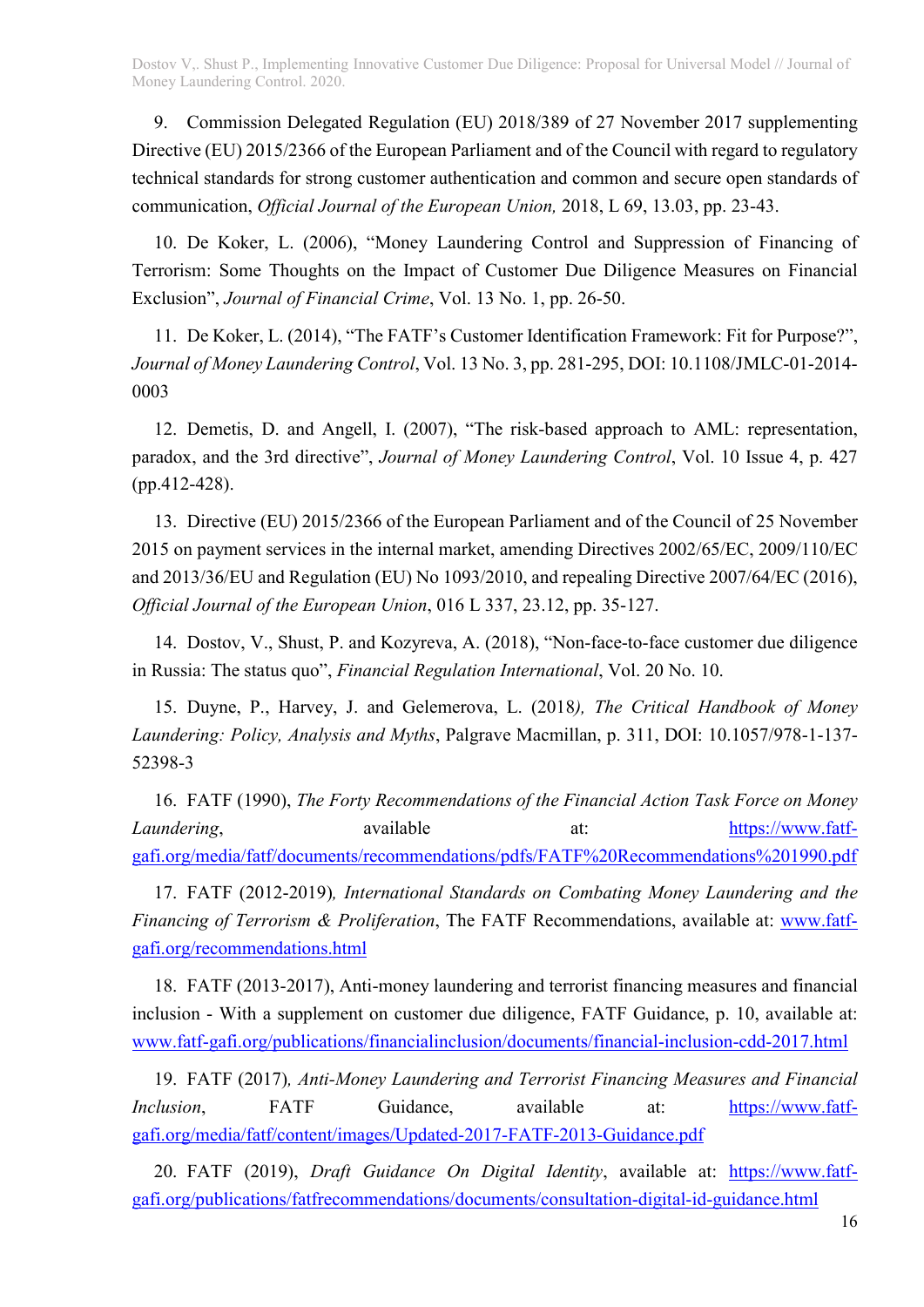21. Gelb, A. (2016), Balancing Financial Integrity with Financial Inclusion: The Risk-Based Approach to "Know Your Customer", CGD Policy Paper 74, Washington DC: Center for Global Development, available at: https://www.cgdev.org/sites/default/files/CGD-Policy-Paper-Gelb-KYC-Financial-Incl.pdf

22. GIABA (2018), Know Your Customer / Customer due Diligence Measures and Financial Inclusion in West Africa, An Assessment Report, available at: https://www.giaba.org/media/f/1062\_FInal%20KYC-CDD%20Assessment%20Report%20Published.pdf

23. Gill, M. and Taylor, J. (2004), "Preventing Money Laundering or Obstructing Business? Financial Companies' Perspectives on 'Know Your Customer' Procedures", The British Journal of Criminology, Vol. 44 No. 4, pp. 588-589.

24. Identity Verification Code of Practice - Explanatory Note (2017), available at: https://www.rbnz.govt.nz/-/media/ReserveBank/Files/regulation-and-supervision/anti-moneylaundering/guidance-and-

publications/Identity%20Verification%20Code%20of%20Practice%20- %202017%20Explanatory%20Note.pdf

25. Kipkemboi, K., Woodsome, J. and Pisa, M. (2019), Overcoming the Know Your Customer Hurdle: Innovative Solutions for the Mobile Money Sector, GSM Association, available at: https://www.gsma.com/mobilefordevelopment/wp-content/uploads/2019/02/Overcoming-the-KYC-hurdle-Innovative-solutions-for-the-mobile-money-sector.pdf

26. Law No 115-FZ "On countering the legalization (laundering) of criminally obtained incomes and the financing of terrorism"(2001), Art. 7, par 1.12 (2), available at: https://cbr.ru/Content/Document/File/29897/115-FZ.pdf

27. Mugarura, N. (2014), "Customer due Diligence (CDD) Mandate and the Propensity of its Application as a Global AML Paradigm", Journal of Money Laundering Control, Vol. 17 No. 1, pp. 76-95, https://doi.org/10.1108/JMLC-07-2013-0024

28. Mulligan, D. (1998), "Know Your Customer Regulations and the International Banking System: Towards a Self-Regulatory Regime", Fordham International Law Journal, Vol. 22 No. 5, p. 2372.

29. Pol, R. (2018), "Anti-Money Laundering Effectiveness: Assessing Outcomes or Ticking Boxes?", Journal of Money Laundering Control, Vol. 21 No. 2, p. 223 (pp. 215-230).

30. Smet, D.D. and Mention, A. (2011), "Improving auditor effectiveness in assessing KYC/AML practices: Case study in a Luxembourgish context", Managerial Auditing Journal, Vol. 26 No. 2, p. 183 (pp. 182-203).